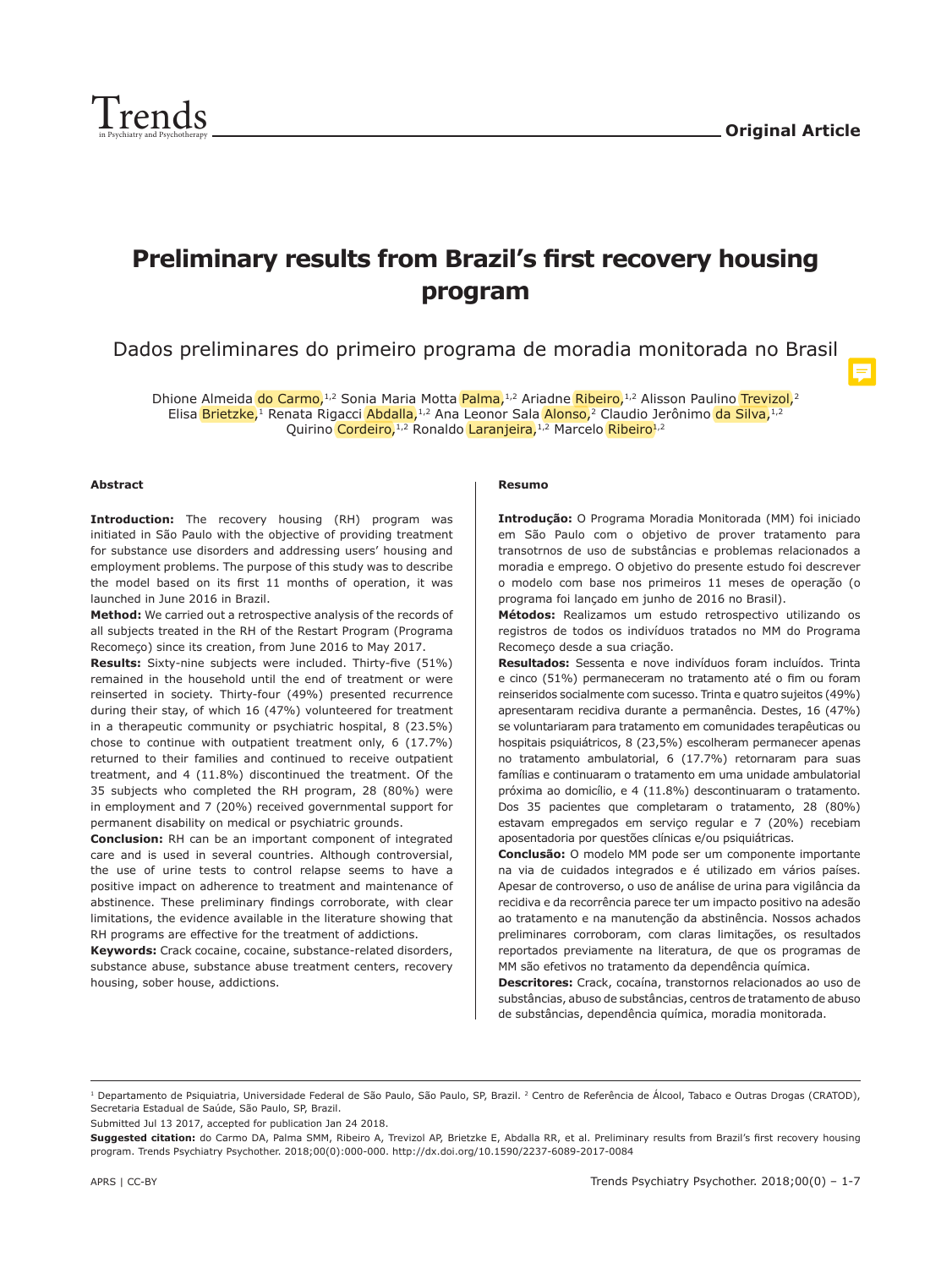# **Introduction**

São Paulo is a cosmopolitan megalopolis of 12 million inhabitants and has the biggest population of crack cocaine users in Brazil.<sup>1</sup> This population is extremely vulnerable and at high risk of serious health and social issues, lack of social support, unemployment and homelessness. The main open-air concentration of drug users is known as "Cracolândia,"1 and drugs are used and traded non-stop in this area. In May 2013, the São Paulo state government responded to this growing public health and social security issue by launching the Restart Program (Programa Recomeço), under Decree 59164, of 09/05/2013, with the objective of providing treatment for substance use disorders and addressing the users' housing and employment problems. The components of the program include recovery housing (RH), established in June 2016 as an element of postdetoxification rehabilitation. The RH program is based on multiple similar programs in Europe and North America that have demonstrated robust positive effects, such as improved adherence to treatment and maintenance of abstinence, longer time to relapse and higher rates of employment.2

Residential rehabilitation is an important element of integrated care pathways.<sup>3</sup> Residential rehabilitation programs provide accommodation in a drug-free environment and a range of structured interventions to address drug and alcohol misuse, including abstinenceoriented interventions.4 Illicit drugs are not allowed in residential rehabilitation and drug tests may be used to detect non-compliance with this requirement as well as other measures to ensure that residents do not bring drugs into the accommodation.4 Studies have shown a reduction in the use of illicit drugs in individuals who enter residential rehabilitation. Although treatment discontinuation was common, one study found that individuals who completed a housing program had better outcomes than those undergoing standard ambulatory treatments in terms of drug use, crime, employability and social functioning.<sup>5</sup>

The main features of our RH program are multiprofessional case management, a drug-free environment, monitoring of drug use through urine analysis to encourage abstinence, and pharmacological and psychotherapeutic treatment. Its main objective is to reintegrate subjects into society by helping them to enter employment, achieve autonomy, remain abstinent and adhere to treatment. The purpose of this study was to describe the model based on its first 11 months of operation, and the results obtained so far.

# **Methods**

We performed a cross-sectional retrospective analysis of the records of all subjects (n=69) treated in the RH of the Restart Program since its creation from June 2016 to May 2017. Patient records consisted of multidisciplinary and medical interviews.

Assessments were performed through an interview with a structured questionnaire covering sociodemographic characteristics, substance use patterns, and social vulnerability, conducted by a trained social worker. The questionnaire was applied to all subjects during admission to the service. All patients were weekly followed by the same social worker, who monitored social reintegration and also collected information from all patients' records at the center for psychosocial care (Centro de Atenção Psicossocial [CAPS]) of the Referral Center for Alcohol, Tobacco and Other Drugs (Centro de Referência de Álcool, Tabaco e Outras Drogas [CRATOD]), where all patients were treated.

The local ethics committee approved this study (CAAE 68624617.5.0000.5505). Data are reported according to the Strengthening the Reporting of Observational Studies in Epidemiology (STROBE) statement. All data are stored in the Open Science Framework data repository and will be made available upon request.

## **The RH program**

The RH target group consists of subjects who are discharged from hospitals and are followed by CAPSs. All data were extracted independently by two researchers (DAC and SMMP), and any discrepancy was resolved by discussion. The following data were extracted: gender, age, education, work status, housing situation, substances used, time to relapse and recurrence, social reinsertion and treatment adherence. Statistics were descriptive only.

The RH assessed is located in a three-story building in Cracolândia, São Paulo's main area for crack cocaine use. It has 36 beds (24 for males), three laundries, three meeting rooms, a kitchen and a fitness center.

In order to be admitted, subjects are evaluated by a team of trained psychiatrists, psychologists and social assistants from the outpatient unit. Urine tests are performed twice in a period of 10 days prior to admission. Only subjects with negative results on the drug tests are admitted to the RH program. Candidates who return a positive test in the admission period are referred to a public hostel and should be offered another opportunity to join the program after 90 days.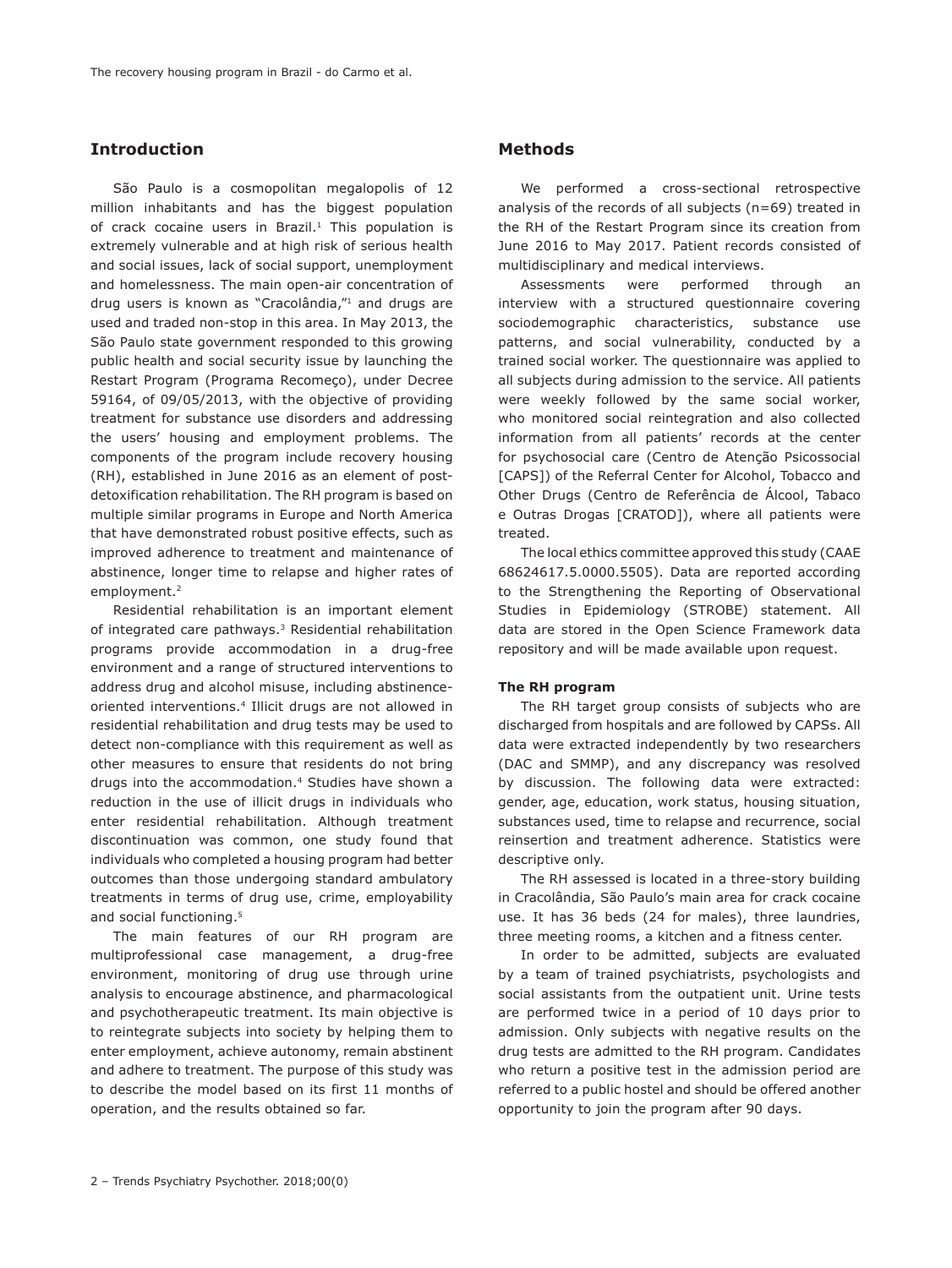#### **Screening tests**

Urine analysis kits manufactured by ABON Biopharm (MultiDrug Line Device) are used. Testing is carried out by a trained nurse. During treatment at the RH program, urine tests are performed every 5 days and twice a week in case of suspected relapse. When positive results are found, an individual recurrence prevention protocol is carried out.

Recurrence is determined when three consecutive tests result positive over a period of 15 days. Relapse is differentiated from recurrence based on the subsequent discontinuation of drug use, demonstrated by one positive test followed by a negative test.

#### **Statistical analysis**

Statistical analysis was performed using STATA 13. All estimates of prevalence were made using

the appropriate STATA command to generate robust standard errors. Categorical variables were analyzed using Fisher's exact test. As the data were skewed, group differences were analyzed with non-parametric tests (Wilcoxon's rank sum test and the Kruskal-Wallis test for more than two groups).

## **Results**

Over the 11-month period, 69 residents entered the RH program. Demographic and clinical characteristics of RH residents from January to June 2017 are presented in Table 1. In gender comparison, the analyses show statistically significant differences for age, living on the street, exchanging sex for drugs, asking for help, and receiving government benefit.

**Table 1 -** Demographic and clinical characteristics of the subjects, divided by gender, treated at the recovery housing from January to June 2017

|                                                   | Total $(n=70)$ | Male $(n=53)$ | Female $(n=17)$ | p        |
|---------------------------------------------------|----------------|---------------|-----------------|----------|
| Sociodemographic characteristics                  |                |               |                 |          |
| Gender                                            |                | 53 (75.7)     | 17(24.3)        | $0.01*$  |
| Age, mean (SD)                                    |                | 42.9 (9.63)   | 37.41 (8.87)    | $0.01*$  |
| Education $(n=70)$                                |                |               |                 | $0.56*$  |
| Illiterate                                        | 33(47.2)       | 23(32.8)      | 10(14.3)        |          |
| Incomplete elementary school                      | 13(18.5)       | 10(14.3)      | 3(4.3)          |          |
| Incomplete high school                            | 7(10)          | 5(7.1)        | 2(2.8)          |          |
| High school                                       | 17(24.3)       | 15(21.5)      | 2(2.8)          |          |
| Housing: 1st time homeless (n=70)                 |                |               |                 | $0.001*$ |
| No                                                | 58 (82.8)      | 49 (70)       | 9(12.8)         |          |
| Yes                                               | 12(17.2)       | 4(5.7)        | 8(11.4)         |          |
| Employment $(n=70)$                               |                |               |                 | $1.0*$   |
| Non-employed                                      | 68 (97.1)      | 51 (96.2)     | 17 (24.3)       |          |
| Origin $(n=70)$                                   |                |               |                 | $0,82*$  |
| Sao Paulo City                                    | 21(30)         | 17 (24.3)     | 4(5.7)          |          |
| State of São Paulo                                | 18 (25.7)      | 13(18.6)      | 5(7.1)          |          |
| Other states                                      | 31(44.3)       | 23(32.8)      | 8(11.4)         |          |
| Clinical characteristics and risk behaviors       |                |               |                 |          |
| Psychotic symptoms (n=70)                         |                |               |                 | $0.16*$  |
| <b>No</b>                                         | 35(50)         | 29(41.4)      | 6(8.6)          |          |
| Under the effect of drug                          | 10(14.3)       | 8(11.4)       | 2(2.9)          |          |
| No drug effect                                    | 7(10)          | 3(4.3)        | 4(5.7)          |          |
| Being intoxicated or not                          | 18 (25.7)      | 13 (18.6)     | 5(7.1)          |          |
| Comorbidities (n=70)                              |                |               |                 | $1.0*$   |
| No                                                | 55 (78.6)      | 41 (58.6)     | 14 (20)         |          |
| Yes                                               | 15(21.4)       | 12(17.1)      | 3(4.3)          |          |
| Street violence (n=70)                            |                |               |                 | $0.64*$  |
| <b>No</b>                                         | 41(58.6)       | 29 (41.4)     | 12(17.1)        |          |
| Yes, from other non-drug users                    | 4(5.7)         | 4(5.7)        | 0               |          |
| Yes, from other drug users                        | 22(31.4)       | 17(24.3)      | 5(7.1)          |          |
| Yes, from the police                              | 3(4.3)         | 3(4.3)        | 0               |          |
| Sexual abuse on the street (n=70)                 |                |               |                 | $0,12*$  |
| No                                                | 56 (80)        | 43(61.4)      | 13 (18.6)       |          |
| Yes, from other drug users                        | 12(17.2)       | 10(14.3)      | 2(2.9)          |          |
| Yes, from other drug users of the opposite gender | 1(1.4)         | 0             | 1(1.4)          |          |
| Yes, from other drug users of the same gender     | 1(1.4)         | 0             | 1(1.4)          |          |

*Continued on next page*

Trends Psychiatry Psychother. 2018;00(0) – 3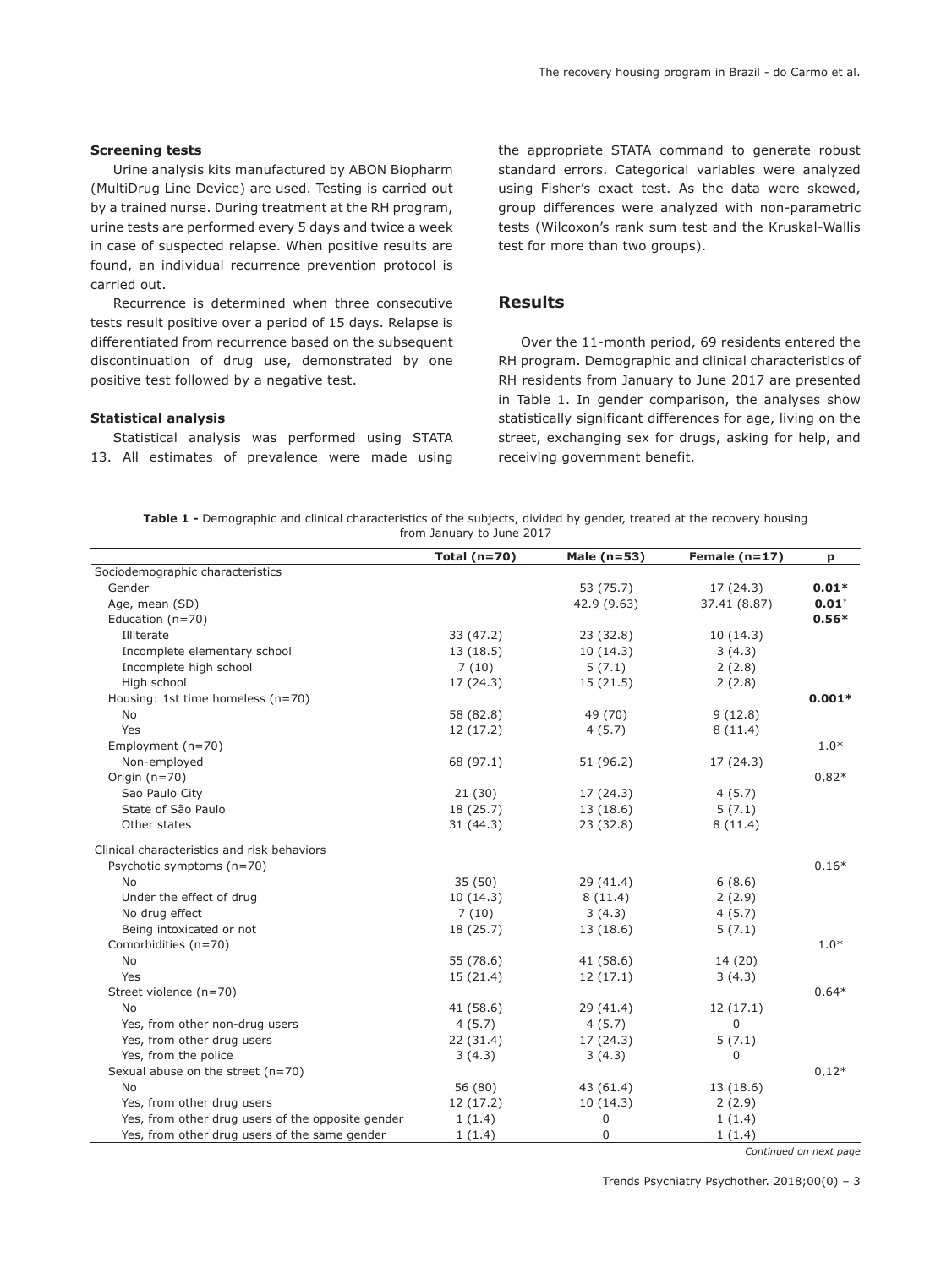Of the 69 subjects, 35 (51%) remained in the household until the end of treatment or were reinserted in society (formal jobs and return to the family) and 34 (49%) had a recurrence during their stay; of the latter, 16 (47%) volunteered for treatment at a therapeutic community or psychiatric clinic, 8 (23.5%) chose to continue with outpatient treatment only, and 6 (29.5%) returned to their families and continued treatment at a CAPS unit. At the time of data collection, 28 (80%) of those who completed the program were employed in

|                                            | Table $1 - (cont.)$ |             |                 |         |  |
|--------------------------------------------|---------------------|-------------|-----------------|---------|--|
|                                            | Total $(n=70)$      | Male (n=53) | Female $(n=17)$ | p       |  |
| Exchanging sex for drugs (n=70)            |                     |             |                 | $0.02*$ |  |
| <b>No</b>                                  | 53 (75.7)           | 44 (62.8)   | 9(12.8)         |         |  |
| Yes                                        | 17 (14.3)           | 9(12.9)     | 8(11.4)         |         |  |
| Condom use                                 |                     |             |                 | $0.32*$ |  |
| Never                                      | 30(42.3)            | 23 (32.8)   | 7(10)           |         |  |
| Eventually                                 | 15(21.4)            | 11(15.7)    | 4(5.7)          |         |  |
| Always                                     | 22 (31.4)           | 18 (25.7)   | 4(5.7)          |         |  |
| Does not remember                          | 3(4.3)              | 1(1.4)      | 2(2.8)          |         |  |
| Family support                             |                     |             |                 |         |  |
| Contact with family (n=70)                 |                     |             |                 | $1.0*$  |  |
| <b>No</b>                                  | 39 (55.7)           | 29 (41.4)   | 10(14.3)        |         |  |
| 5 times a week                             | 31(44.3)            | 24 (34.3)   | 7(10)           |         |  |
| Sought help in the last year $(n=70)$      |                     |             |                 | $0.04*$ |  |
| Health professionals                       | 66 (94.3)           | 52 (74.3)   | 14 (20)         |         |  |
| Family                                     | 4(5.7)              | 1(1.4)      | 3(4.3)          |         |  |
| Children (n=70)                            |                     |             |                 | $0.58*$ |  |
| <b>No</b>                                  | 32 (45.7)           | 23 (32.8)   | 9(12.8)         |         |  |
| Yes                                        | 38 (54.3)           | 30 (42.8)   | 8(11.4)         |         |  |
| Loss of child custody $(n=37)$             |                     | $(n=29)$    | $(n=8)$         | $0.59*$ |  |
| <b>No</b>                                  | 31 (83.8)           | 25(67.6)    | 6(16.2)         |         |  |
| Yes                                        | 6(16.2)             | 4(10.8)     | 2(5.4)          |         |  |
| Caregiver of the children (n=37)           | $(n=37)$            | $(n=29)$    | $(n=8)$         | $0.9*$  |  |
| Subject                                    | 1(2.7)              | 0(0)        | 1(2.7)          |         |  |
| Other parent                               | 30(81)              | 25(67.6)    | 5(13.5)         |         |  |
| Grandparents                               | 2(5.4)              | 2(5.4)      | 0(0)            |         |  |
| Separated in the family                    | 3(8.1)              | 2(5.4)      | 1(2.7)          |         |  |
| Does not know                              | 1(2.7)              | 0()         | 1(2.7)          |         |  |
| Family participating in treatment $(n=70)$ |                     |             |                 | $1*$    |  |
| No                                         | 59 (84.3)           | 45 (64.3)   | 14 (20)         |         |  |
| Yes                                        | 11 (15.7)           | 8(11.4)     | 3(4.3)          |         |  |
| Work                                       |                     |             |                 |         |  |
| Current job (n=70)                         |                     |             |                 | $1.0*$  |  |
| No                                         | 68 (97)             | 51(72.8)    | 17(24.3)        |         |  |
| Yes                                        | 2(3)                | 2(2.8)      | 0               |         |  |
| Government benefit                         |                     |             |                 | $0.02*$ |  |
| No                                         | 45 (64.3)           | 30(42.8)    | 15(21.4)        |         |  |
| Yes                                        | 25 (35.7)           | 23 (32.8)   | 2(2.8)          |         |  |
| Substance use                              |                     |             |                 |         |  |
| Lifetime $(n=70)$                          |                     |             |                 | $1.0*$  |  |
| Alcohol                                    | 11(15.7)            | 8(11.5)     | 3(4.3)          |         |  |
| Alcohol $+$ crack                          | 52 (74.3)           | 39 (55.7)   | 13 (18.6)       |         |  |
| Alcohol + cocaine                          | 7(10)               | 6(8.6)      | 1(1.4)          |         |  |
| Last year $(n=70)$                         |                     |             |                 | $1.0*$  |  |
| <b>No</b>                                  | 1(1.5)              | 1(1.5)      | 0               |         |  |
| Yes                                        | 69 (98.5)           | 52 (74.3)   | 17 (24.3)       |         |  |
| Overdose (n=70)                            |                     |             |                 | $0.39*$ |  |
| <b>No</b>                                  | 42 (60)             | 30(42.8)    | 12 (17.2)       |         |  |
| Yes                                        | 28 (40)             | 23 (32.8)   | 5(7.1)          |         |  |

Data expressed as n (%), unless otherwise specified.

SD = standard deviation.

\* Fisher's exact test, † Student's *t* test.

4 – Trends Psychiatry Psychother. 2018;00(0)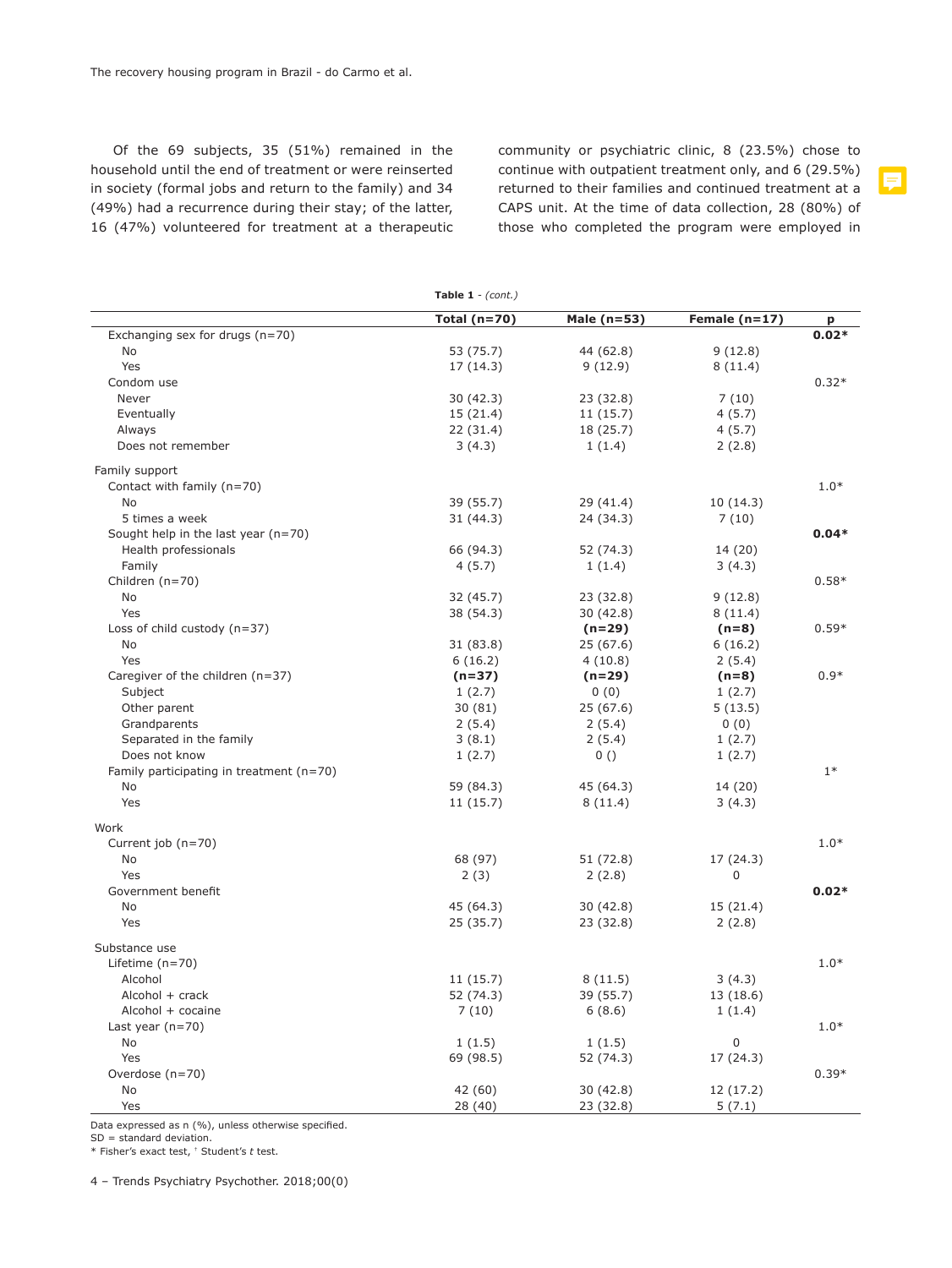regular positions and 7 (20%) received governmental support for permanent disability on medical or psychiatric grounds.

Twenty-nine of the 34 cases of recurrence occurred in the first 45 days of residence in the RH, and five between 150 and 180 days of residence. The reason most frequently cited by subjects was the difficulty of establishing family ties and building a social support network. This issue was mentioned by 89.1% of the subjects.

A total of 1,283 urine toxicological tests were carried on 69 individuals during the 11-month observation period, resulting in 43 positive tests for cocaine or crack cocaine and 8 positive tests for THC (marijuana). The program conducted, on average, 36 tests for each subject, every five days, during their whole stay.

Of the 69 residents, seven had psychiatric comorbidities: four residents (three men, one woman) had schizophrenia; and three (one man, two women) had intellectual disability. Two other residents had acquired limb deformities. The most common drug use history was use of alcohol and cocaine (72%), followed by alcohol use alone (16%).

## **Discussion**

In this study, we report the results of a retrospective analysis of the records of all subjects treated in the RH of the Restart Program since its creation, from June 2016 to May 2017. Our data suggest that RH can be an important factor of integrated care in Brazil, similarly to what is observed in several other countries. It appears to be effective as a treatment component of a postdetoxification program.

As expected, in our sample there were more men than women. Even though the rates of substance abuse among women are getting closer to those observed in men, women still drink less, but they get sick earlier and more severely.6-8 Differences between the two genders exist, with women presenting early physical changes due to the use of psychoactive substances that cause liver damage.<sup>9,10</sup> The greater physical frailty may explain why the women in our sample were younger than the men and were already in the street and unemployed. In our sample, almost half of the women had already exchanged sex for drugs, unlike the male residents. These data are in agreement with the literature, and this behavior may increase the risk for sexually transmitted diseases and unwanted pregnancy.<sup>11</sup> Another interesting fact of our research is that most of the residents asked for help by seeking health professionals, not family members. Horta et al. had already reported that family groups may be protective factors, but can also be an important risk factor for crack use, e.g., because of the shame and stigma that affects family relations.<sup>12</sup> In Brazil, government benefits are more easily granted if the subject has worked formally. Virtually all RH residents were not working and therefore would not have the right to apply for the government benefit.

Detoxification is well-organized in the state of São Paulo, and performed by multiple services. However, as a stand-alone treatment, detoxification appears to be ineffective, with recurrence rates as high as 80% one month after discharge.13,14 The main reason for recurrence is premature return to an uncontrolled environment where the individual is exposed to cues that may precipitate relapse and recurrence, $14$ especially in the context of other vulnerabilities, such as homelessness and unemployment.<sup>15</sup> Recent controlled studies have demonstrated that RH improves outcomes for substance users, $4,16$  with higher rates of drug abstinence relative to standard treatments.17-22 A clinical trial of the Johns Hopkins University School of Medicine RH program involving 83 participants was carried out.<sup>23</sup> Urine samples were collected twice weekly and, in the event of a positive test, the participant was removed from the RH, tested daily at a clinic and returned to the program upon submission of a drug-negative urine sample. The rate of drug abstinence after 30 days was 50% for subjects receiving reinforcement-based treatment in RH and 13% for subjects receiving standard care (p<0.001). At six-month follow-up, 37% of the subjects who had received reinforcement-based treatment among RH participants remained abstinent compared with 20% of those who received standard care. The mean length of stay in RH was 49.5 days.

In addition, we had a high rate of employability during and after treatment at the RH program, corroborating previous studies that suggested positive results for similar supervised housing services. Figure 1 is a flow diagram explaining the process of admission and maintenance of treatment for all the subjects treated at our RH program. The program is structured to allow up to 180 days in RH and is thus considered a long-stay program. Long-stay programs are considered the best option for clients whose drug and alcohol use is long-term and rooted and who are likely to be socially excluded, unemployed, in severe housing need, lacking in life skills and facing legal problems.4 This population makes up the majority of our service users.<sup>1</sup> Also, even if a resident resumes the use of crack, he is supported by the other services that compose the Restart Program, and will be reinserted in the RH program when meeting the eligibility criteria.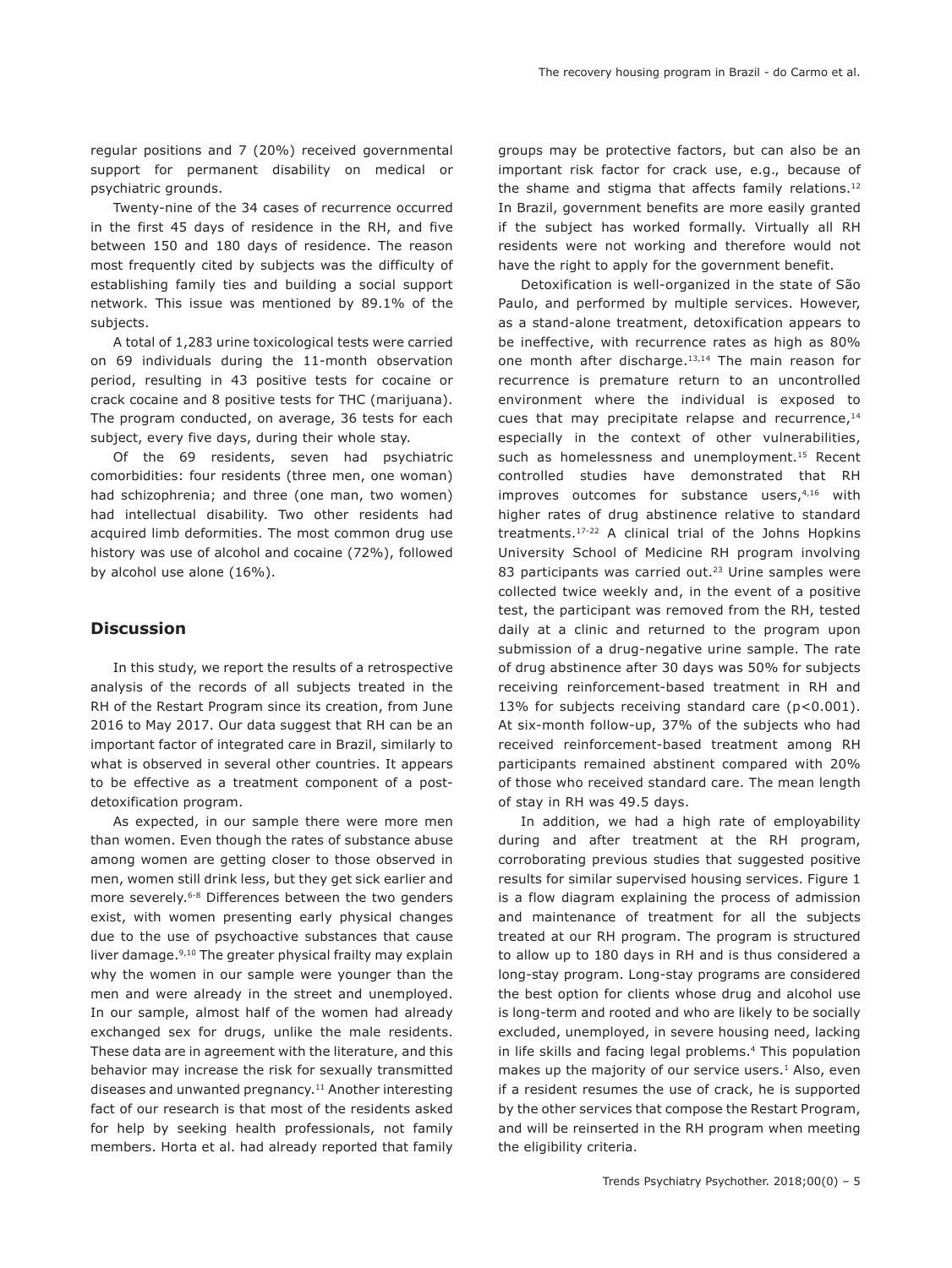To be eligible for the RH program, subjects must be undertaking regular outpatient treatment. The maximum length of stay in the program is 12 months. Upon admission to the RH program, the residents' papers are regularized and they are referred to a one-week work preparation program. A collaboration between the state and private companies provides job opportunities and is monitored by a social worker. Residents are also given the opportunity to return to education. The approach to family reintegration is determined on a case-by-case basis after evaluation of family ties. During the stay, urine samples are analyzed in order to encourage abstinence, but relapse and recurrence are not absolute criteria for exclusion from the program. Each case is analyzed by a multidisciplinary team and a decision about the best treatment option is made in conjunction with the patient.

Criticism of RH programs has focused on the use of urine analysis to detect relapse and recurrence. In recent years, controversy has developed over the use of urine, blood, saliva, and breath tests to provide evidence of drug use.24 Legal questions have already been raised about the validity of the test procedures, the reliability of the evidence obtained and the balance between the subjects' right to privacy and the need to monitor drug use. Even though laboratory methods are controversial, they seem to have a positive impact on adherence to treatment and maintenance of abstinence.<sup>24</sup>

These preliminary findings are consistent with evidence from other countries that suggest that RH programs are effective, but the limitations of the present study must be taken into account. This was a single-center, retrospective study lacking a standard-care comparison group. Nevertheless, the RH program on which we report represents the first of its kind in Brazil. A further limitation is the lack of post-discharge follow-up data that could show the long-term effectiveness of the program. For future perspectives, clinical trials evaluating the efficacy of the RH program are necessary for a better evaluation of its clinical use, as are cost-effectiveness analyses for the future development of public health policies. We



Figure 1 - The recovery housing program flow diagram: eligibility criteria and treatment phases. CAPS-AD = Centro de Atenção Psicossocial - Álcool e Drogas; CRATOD = Centro de Referência de Álcool, Tabaco e Outras Drogas; SUD = substance use disorder.